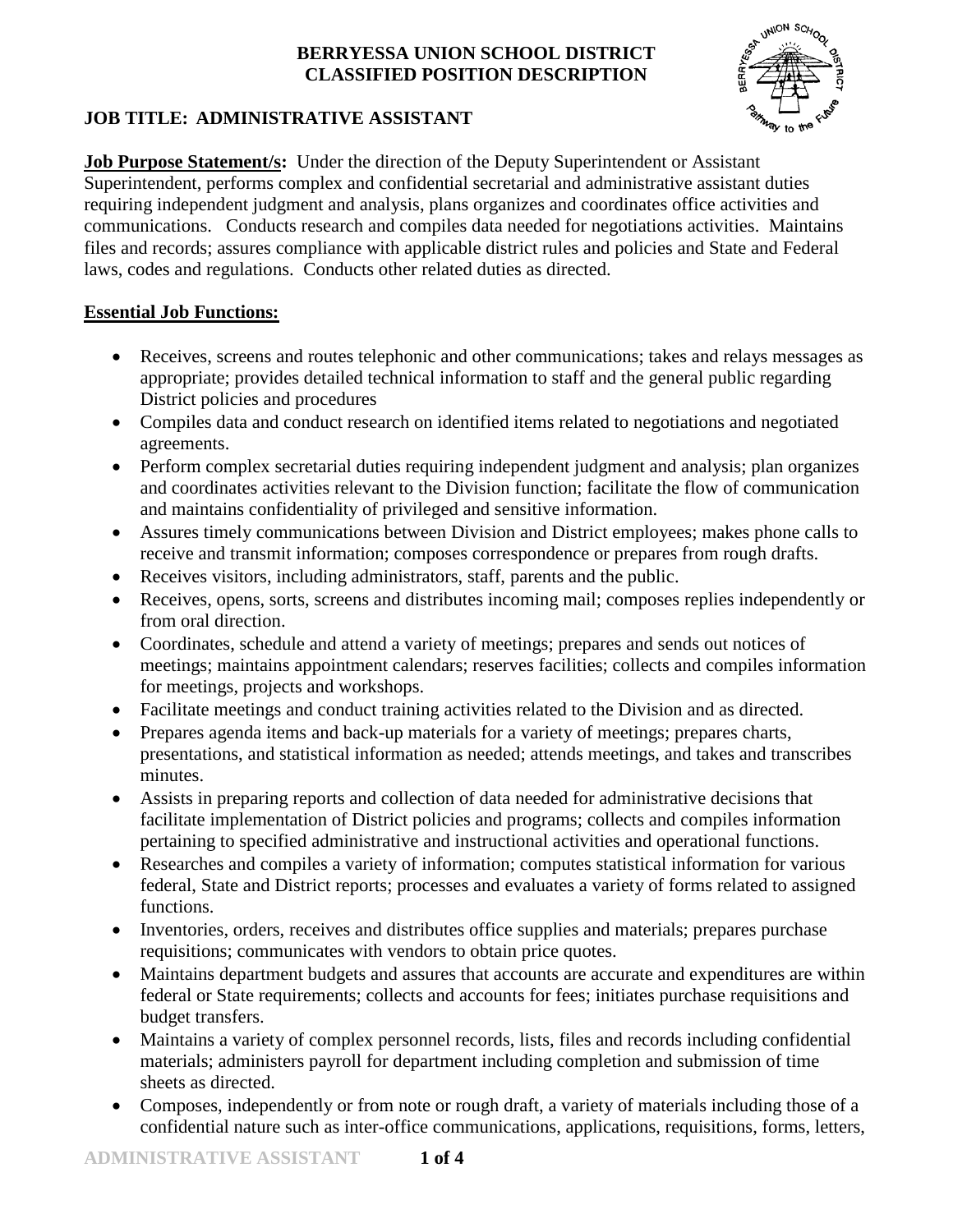

# **JOB TITLE: ADMINISTRATIVE ASSISTANT**

contracts, special projects, legal documents and other materials; establishes and maintains a variety of office files.

- Attends a variety of meetings; prepares, and sends out notices of meetings; collects and compiles information for meetings, projects and workshops; assists in presentations and note-taking as needed.
- Prepares and processes documents and information relating to collective bargaining activities including employee relations and negotiations; maintains confidentiality regarding issues related to negotiations and other collective bargaining matters.
- Develops and implements office procedures to assure complete and timely operations; creates office forms which facilitate work flow.
- Coordinates travel and conference arrangements for staff as necessary; prepares related forms and reimbursements.
- Trains and provides work direction and guidance to staff as assigned by the position; assign and reviews the work of staff.
- Operates a variety of office equipment including a copier, fax machine and typewriter; operates a computer and assigned software; records information and generates lists, reports and other materials.
- May record personnel actions and coordinate changes with other District divisions; assists in the development of forms and worksheets and record keeping systems for the collection, dissemination, and maintenance of needed information for specialized programs and functions.
- May be required to take minutes at the Board of Trustees meetings and prepare official minutes for appropriate review and distribution in the absence of the Administrative Assistant to the Superintendent.
- Receives, reviews, and verifies documents, records, and forms for accuracy, completeness, and conformance to applicable laws, rules, regulations, policies, and procedures.
- Attends and participates in a variety of in-service trainings and meetings.
- Performs other related duties as assigned.

# **Job Requirements – Qualifications**

*To perform this job successfully, an individual must be able to perform each essential duty satisfactorily. The requirements listed below are representative of the knowledge, skill, and/or ability required. Reasonable accommodations may be made to enable individuals with disabilities to perform the essential functions.*

# **Education and Experience Requirements:**

- High School Diploma or Equivalent (Bachelor Degree form an accredited College or University Preferred)
- A minimum of five years of successful secretarial and clerical experience.
- Must have experience with diverse student and community populations.
- School district office experience preferred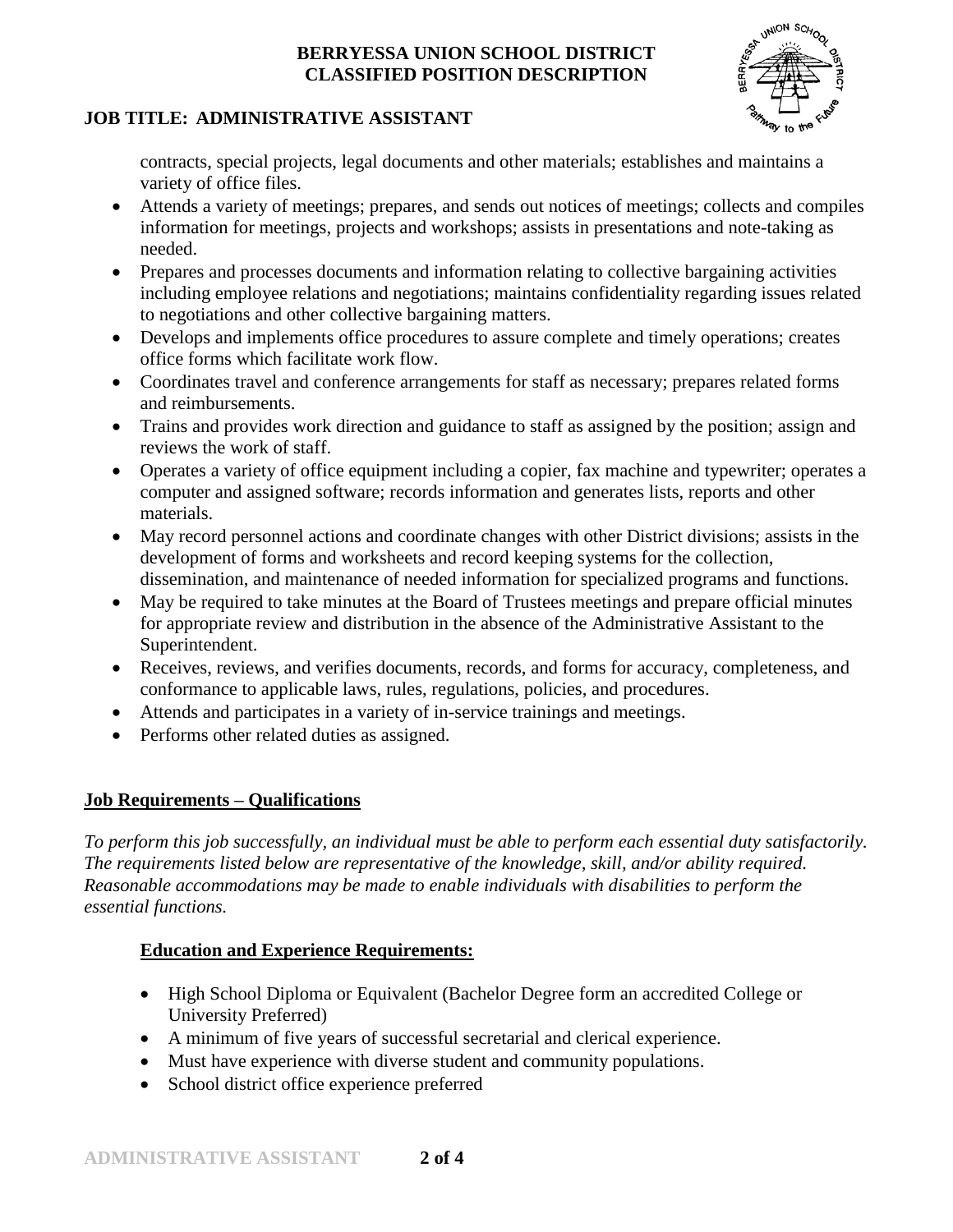## **JOB TITLE: ADMINISTRATIVE ASSISTANT**



#### **Knowledge and Abilities:**

#### **KNOWLEDGE OF:**

- Functions and secretarial operations of an administrative office.
- Legal mandates, applicable sections of the Education Code, District policies and regulations, general public sector laws, practices and procedures and financial and statistical record-keeping techniques.
- Principles, trends, methods, strategies, practices and procedures pertaining to supervision and training.
- Telephone techniques and etiquette.
- Correct English usage, grammar, spelling, punctuation and vocabulary.
- Interpersonal skills using tact, patience and courtesy.
- Business letter and report writing techniques.
- Modern data management, storage and retrieval systems.
- Effective communication and public and human relations strategies, methods and techniques.
- Bilingual ability preferred

#### **ABILITY TO:**

- Plan, organize, direct and manage office systems.
- Analyze organizational problems, develop alternative solutions and make/recommend sound and timely decisions.
- Perform complex secretarial and administrative assistance duties to relieve the administrator of secretarial and administrative detail.
- Maintain confidentiality of records and privileged communications
- Communicate effectively both orally and in writing.
- Establish and revise priorities of clerical work and office activities.
- Effectively organize, coordinate and oversee office activities.
- Read, interpret, apply and explain rules, regulations, policies and procedures.
- Ability to establish and maintain effective relationships with a wide variety of groups and individuals.
- Prepare, administer and monitor assigned budgets.
- Maintain current knowledge of program rules, regulations, requirements and restrictions.
- Analyze situations accurately and adopt an effective course of action.
- Work independently with little direction.
- Meet schedules and timelines.
- Maintain confidentiality.
- Operate a computer terminal to enter data, maintain records and generate reports.

\* This classification requires that incumbents be skilled in typing/keyboarding at a minimum of 45 words per minute. A typing test will not be given. Applicants must certify in writing that they have such skills. Demonstrated proficiency will be expected during the probationary period.

#### **Working Conditions: ENVIRONMENT:**

*The work environment characteristics here are representative of those an employee encounters while performing the essential functions of this job. Reasonable accommodations may be made to enable individuals with disabilities to perform the essential functions.*

- Indoor
- Office environment